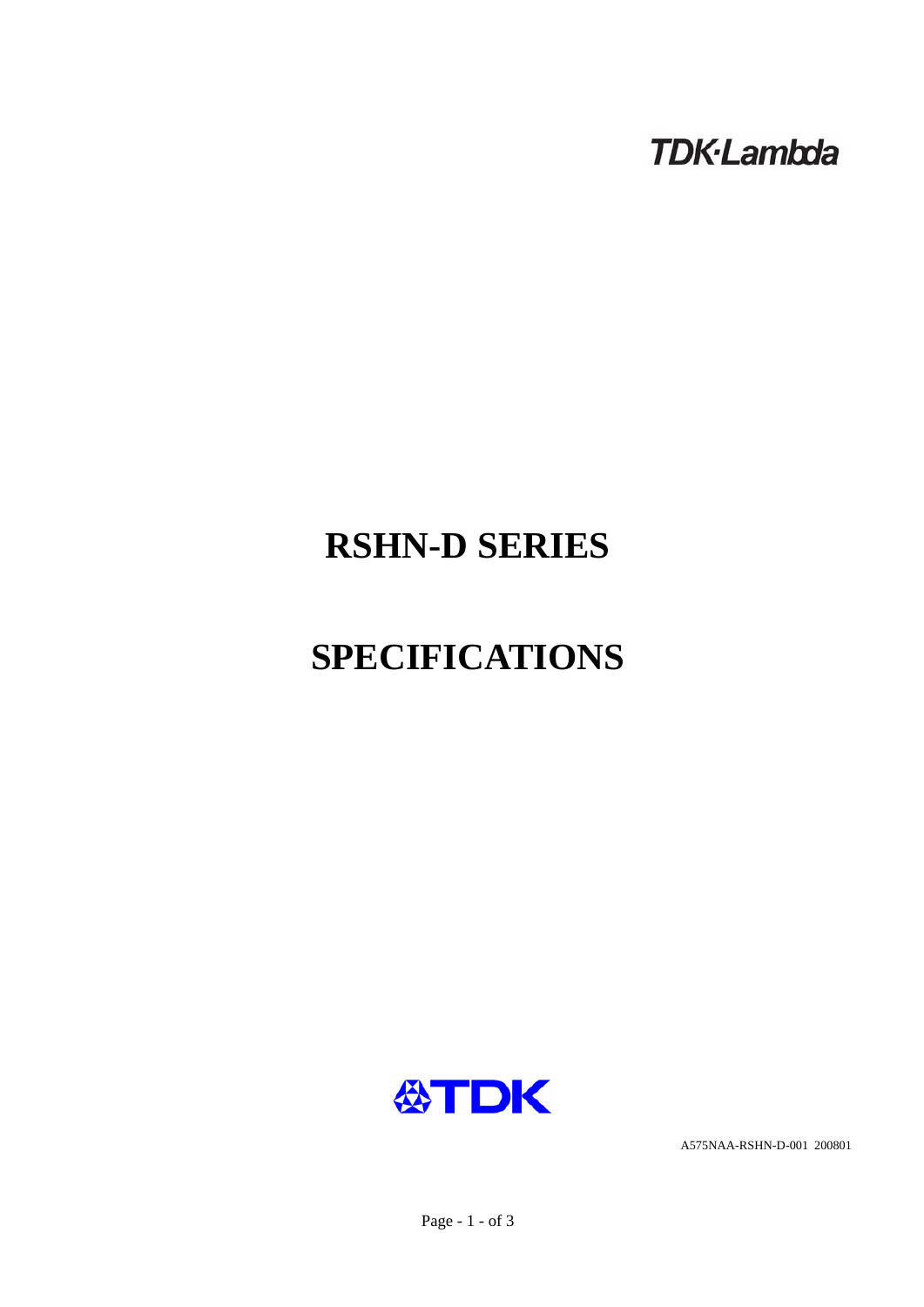### **RSHN-D SERIES**

## **SPECIFICATIONS**

|                | Model<br>Items                                                    |            | <b>RSHN-2003D</b>                                                                                                                                        | <b>RSHN-2006D</b>                            | <b>RSHN-2010D</b> | <b>RSHN-2016D</b> | <b>RSHN-2020D</b> |  |
|----------------|-------------------------------------------------------------------|------------|----------------------------------------------------------------------------------------------------------------------------------------------------------|----------------------------------------------|-------------------|-------------------|-------------------|--|
| 1              | Rated Voltage (AC, DC)                                            |            |                                                                                                                                                          | 250                                          |                   |                   |                   |  |
| 2              | Rated Current (AC, DC)<br>$*1$                                    |            | 3                                                                                                                                                        | 6                                            | 10                | 16                | 20                |  |
| 3              | <b>Test Voltage</b><br>(terminals to base plate, 1min AC)         |            |                                                                                                                                                          | 2500 at $20\pm15^{\circ}$ C, $65\pm20\%$     |                   |                   |                   |  |
| $\overline{4}$ | <b>Isolation Resistance</b><br>(terminals to base plate, 500V DC) |            | $M \Omega$                                                                                                                                               | 100 min. at $20\pm15^{\circ}$ C, $65\pm20$ % |                   |                   |                   |  |
| 5              | Leakage Current<br>250V, 60Hz                                     |            |                                                                                                                                                          | 1 max.                                       |                   |                   |                   |  |
| 6              | DC Resistance (both lines)                                        | $m \Omega$ | 350                                                                                                                                                      | 140                                          | 60                | 35                | 22                |  |
| $\tau$         | <b>Temperature Rise</b>                                           |            | 30 max.                                                                                                                                                  |                                              |                   |                   |                   |  |
| 8              | <b>Operating Temperature</b>                                      |            | $-25 - +85$                                                                                                                                              |                                              |                   |                   |                   |  |
| 9              | <b>Operating Humidity</b>                                         |            | $15 \sim 85$ % RH                                                                                                                                        |                                              |                   |                   |                   |  |
| 10             | <b>Storage Temperature</b>                                        |            | $-25 - +85$                                                                                                                                              |                                              |                   |                   |                   |  |
| 11             | <b>Storage Humidity</b>                                           |            | $5 \sim 85$ % RH                                                                                                                                         |                                              |                   |                   |                   |  |
| 12             | Vibration                                                         |            | Frequency : $10 \sim 55$ Hz Acceleration : $9.8$ m/s <sup>2</sup> , Sweep for 1 min.<br>Dimension and times $: X, Y$ and $Z$ directions for 1 hour each. |                                              |                   |                   |                   |  |
| 13             | <b>Safety Standards</b>                                           |            |                                                                                                                                                          | EN60939 (SEMKO), UL1283, CSA C22.2 No.8      |                   |                   |                   |  |
| 14             | Weight                                                            |            | 270                                                                                                                                                      | 270                                          | 270               | 400               | 400               |  |

#### **NOTE**

 \*1 Value for Ta less than 55 °C (include 55 °C) For Ta more than 55 °C (not include 55 °C) According to the derating curve shown on the right.



#### **CAUTION**

·Specifications which provide more details for the proper and safe use of the described product are available upon request.

·All specification are subject to change without notice.

A575NAA-RSHN-D-001 200801